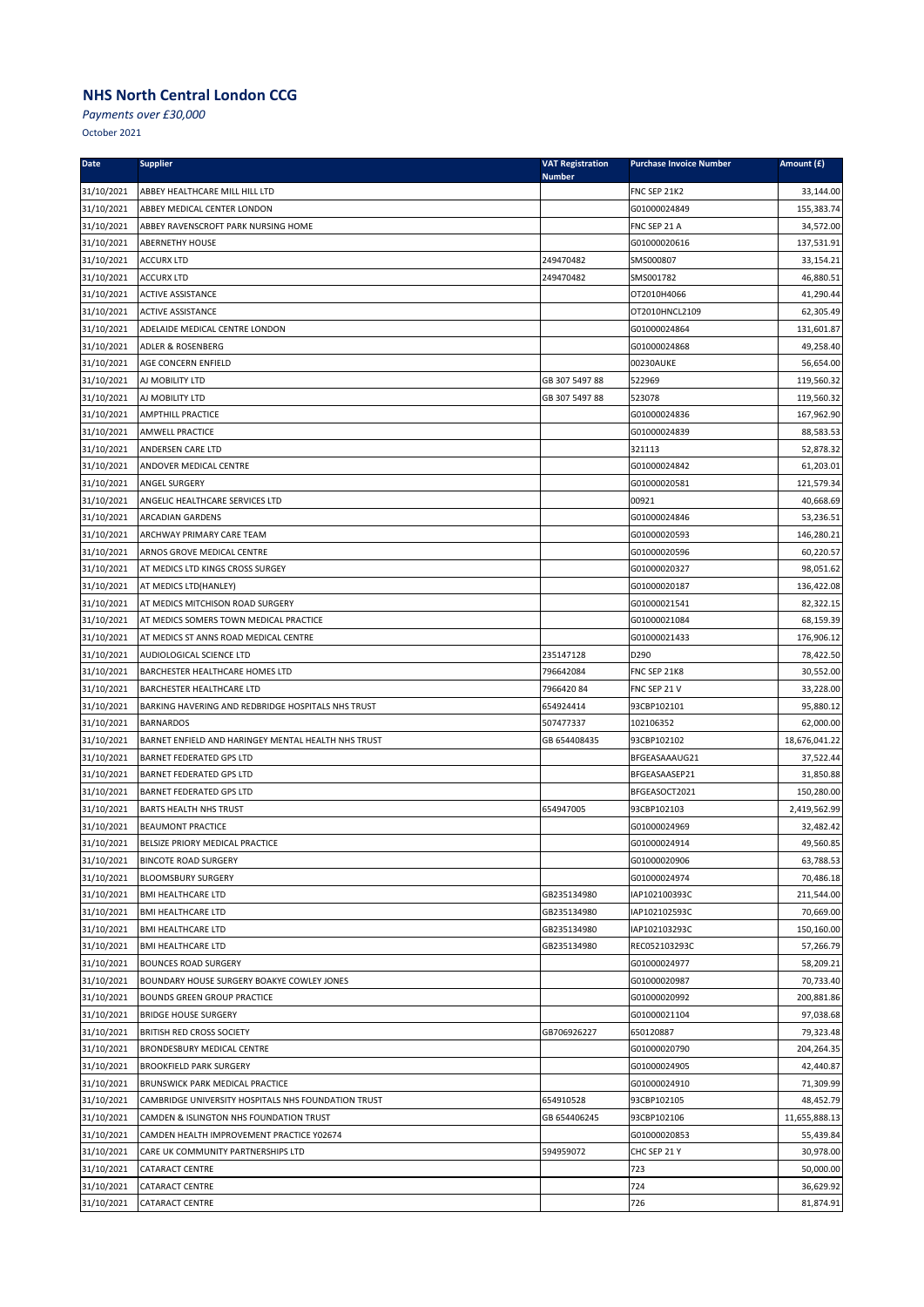*Payments over £30,000*

| <b>Date</b> | <b>Supplier</b>                                       | <b>VAT Registration</b> | <b>Purchase Invoice Number</b> | Amount (£)   |
|-------------|-------------------------------------------------------|-------------------------|--------------------------------|--------------|
| 31/10/2021  | CAVERSHAM GROUP PRACTICE                              | Number                  | G01000024940                   | 205,031.88   |
| 31/10/2021  | CEDAR HOUSE CO LTD                                    |                         | CHC SEP21K27                   | 34,609.33    |
| 31/10/2021  | CENTRAL & NORTH WEST LONDON NHS FOUNDATION TRUST      | 654970895               | 53498751                       | 36,046.00    |
| 31/10/2021  | CENTRAL & NORTH WEST LONDON NHS FOUNDATION TRUST      | 654970895               | 93CBP102107                    | 3,617,345.42 |
| 31/10/2021  | CENTRAL LONDON COMMUNITY HEALTHCARE NHS TRUST         | 654440485               | 93CBP102108                    | 4,773,410.91 |
| 31/10/2021  | <b>CERNER LTD</b>                                     | 779 0471 93             | 101872440                      | 78,491.78    |
| 31/10/2021  | <b>CERNER LTD</b>                                     | 779 0471 93             | 101979780                      | 77,551.33    |
| 31/10/2021  | <b>CHALFONT ROAD SURGERY</b>                          |                         | G01000020975                   | 89,463.91    |
| 31/10/2021  | CHELSEA AND WESTMINSTER HOSPITAL NHS FOUNDATION TRUST | 654915415               | 93CBP102109                    | 341,220.42   |
| 31/10/2021  | CHESHIRE ROAD SURGERY                                 |                         | G01000021336                   | 61,911.52    |
| 31/10/2021  | CHILTERN SUPPORT & HOUSING LTD                        |                         | 42635                          | 85,546.10    |
| 31/10/2021  | CHILTERN SUPPORT & HOUSING LTD                        |                         | 42639                          | 30,523.50    |
| 31/10/2021  | CHOLMLEY GARDENS MEDICAL CENTRE                       |                         | G01000020892                   | 72,484.17    |
| 31/10/2021  | CHRISTCHURCH HALL SURGERY                             |                         | G01000024922                   | 33,146.87    |
| 31/10/2021  | CITY ROAD MEDICAL CENTRE                              |                         | G01000024944                   | 119,834.18   |
| 31/10/2021  | <b>CLAASSEN &amp; PARTNER</b>                         |                         | G01000020457                   | 80,446.22    |
| 31/10/2021  | CLERKENWELL MEDICAL PRACTICE                          |                         | G01000024952                   | 138,280.33   |
| 31/10/2021  | COCKFOSTERS MEDICAL CENTRE                            |                         | G01000024918                   | 65,886.23    |
| 31/10/2021  | COMPUTACENTER (UK) LTD                                | 490334648               | 3883272476                     | 51,143.40    |
| 31/10/2021  | CORNWALL HOUSE SURGERY                                |                         | G01000024933                   | 53,788.76    |
| 31/10/2021  | <b>CROUCH HALL SURGERY</b>                            |                         | G01000021268                   | 78,658.92    |
| 31/10/2021  | CYGNET LEARNING DISABILITIES LTD                      | GB248 2803 96           | FLO0193688                     | 31,441.00    |
| 31/10/2021  | CYGNET LEARNING DISABILITIES LTD                      | GB248 2803 96           | FLO0197642                     | 34,224.00    |
| 31/10/2021  | DALEHAM GARDENS HEALTH CENTRE                         |                         | G01000021301                   | 45,470.58    |
| 31/10/2021  | DERWENT CRESCENT MEDICAL CENTRE                       |                         | G01000021381                   | 54,803.62    |
| 31/10/2021  | DESTINY NURSING & CARE AGENCY                         |                         | 03438                          | 58,870.86    |
| 31/10/2021  | DIMENSIONS (UK) LTD                                   | 765332033               | CHC SEP21K18                   | 46,747.25    |
| 31/10/2021  | DR AKUNJEE                                            |                         | G01000025070                   | 187,528.30   |
| 31/10/2021  | DR AZIM & PARTNERS                                    |                         | 101233-22-OCT-2021             | 43,096.68    |
| 31/10/2021  | DR AZIM & PARTNERS                                    |                         | G01000025031                   | 85,828.41    |
| 31/10/2021  | DR CAPLAN                                             |                         | G01000021418                   | 107,459.16   |
| 31/10/2021  | DR DS MONKMAN                                         |                         | G01000021234                   | 106,077.35   |
| 31/10/2021  | DR FJ MCKENZIE EAST FINCHLEY                          |                         | G01000020127                   | 41,148.60    |
| 31/10/2021  | <b>DR IKUWUKE</b>                                     |                         | G01000020286                   | 44,615.20    |
| 31/10/2021  | DR JEYARAJAH                                          |                         | G01000021390                   | 57,979.07    |
| 31/10/2021  | DR M STEINBERG                                        |                         | G01000021601                   | 177,102.39   |
| 31/10/2021  | DR QM RAHMAN                                          |                         | G01000024907                   | 67,293.91    |
| 31/10/2021  | <b>DR ROHAN</b>                                       |                         | G01000020074                   | 30,019.60    |
| 31/10/2021  | <b>DR ROHAN</b>                                       |                         | G01000020495                   | 211,044.14   |
| 31/10/2021  | DR SIVANANTHAN                                        |                         | G01000021023                   | 55,192.67    |
| 31/10/2021  | DR WOOLLACOTT                                         |                         | G01000025053                   | 46,959.49    |
| 31/10/2021  | DRS NEELESH & TAMARA BOWRY                            |                         | G01000024890                   | 48,120.98    |
| 31/10/2021  | EAGLE HOUSE SURGERY ENFIELD                           |                         | G01000021210                   | 146,228.36   |
| 31/10/2021  | EAST AND NORTH HERTFORDSHIRE NHS TRUST                | 654973984               | 93CBP102110                    | 120,747.42   |
| 31/10/2021  | EAST ENFIELD MEDICAL PRACTICE                         |                         | G01000021222                   | 63,820.96    |
| 31/10/2021  | EAST FINCHLEY MEDICAL PRACTICE                        |                         | G01000025011                   | 66,946.60    |
| 31/10/2021  | EAST LONDON NHS FOUNDATION TRUST                      | 654975390               | 93CBP102111                    | 93,701.02    |
| 31/10/2021  | EDMONTON MEDICAL CENTRE                               |                         | G01000021307                   | 44,666.96    |
| 31/10/2021  | ELIZABETH AVENUE GROUP PRACTICE                       |                         | G01000025027                   | 83,123.87    |
| 31/10/2021  | ENFIELD HEALTHCARE ALLIANCE LTD                       |                         | G01000020984                   | 82,121.80    |
| 31/10/2021  | EVERGLADE MEDICAL PARCTICE                            |                         | G01000024962                   | 99,855.66    |
| 31/10/2021  | <b>EVERGREEN PCC</b>                                  |                         | G01000021339                   | 385,378.24   |
| 31/10/2021  | FAMILY PRACTICE LONDON                                |                         | G01000025003                   | 53,012.86    |
| 31/10/2021  | FEDERATED 4 HEALTH LTD                                |                         | EXTACCESS2122M7                | 103,709.92   |
| 31/10/2021  | FEDERATED 4 HEALTH LTD                                |                         | FRAILTY2122                    | 197,500.02   |
| 31/10/2021  | FEDERATED 4 HEALTH LTD                                |                         | G01000020064                   | 166,650.57   |
| 31/10/2021  | FEDERATED 4 HEALTH LTD                                |                         | N15ALLPCNDESALLOCATIONS2122    | 52,279.07    |
| 31/10/2021  | FEDERATED 4 HEALTH LTD                                |                         | N15ALLPCNDESALLOCATIONS2122M1  | 52,279.07    |
| 31/10/2021  | FEDERATED 4 HEALTH LTD                                |                         | N15ALLPCNDESALLOCATIONS2122M2  | 52,279.07    |
| 31/10/2021  | FEDERATED 4 HEALTH LTD                                |                         | N15ALLPCNDESALLOCATIONS2122M3  | 52,279.07    |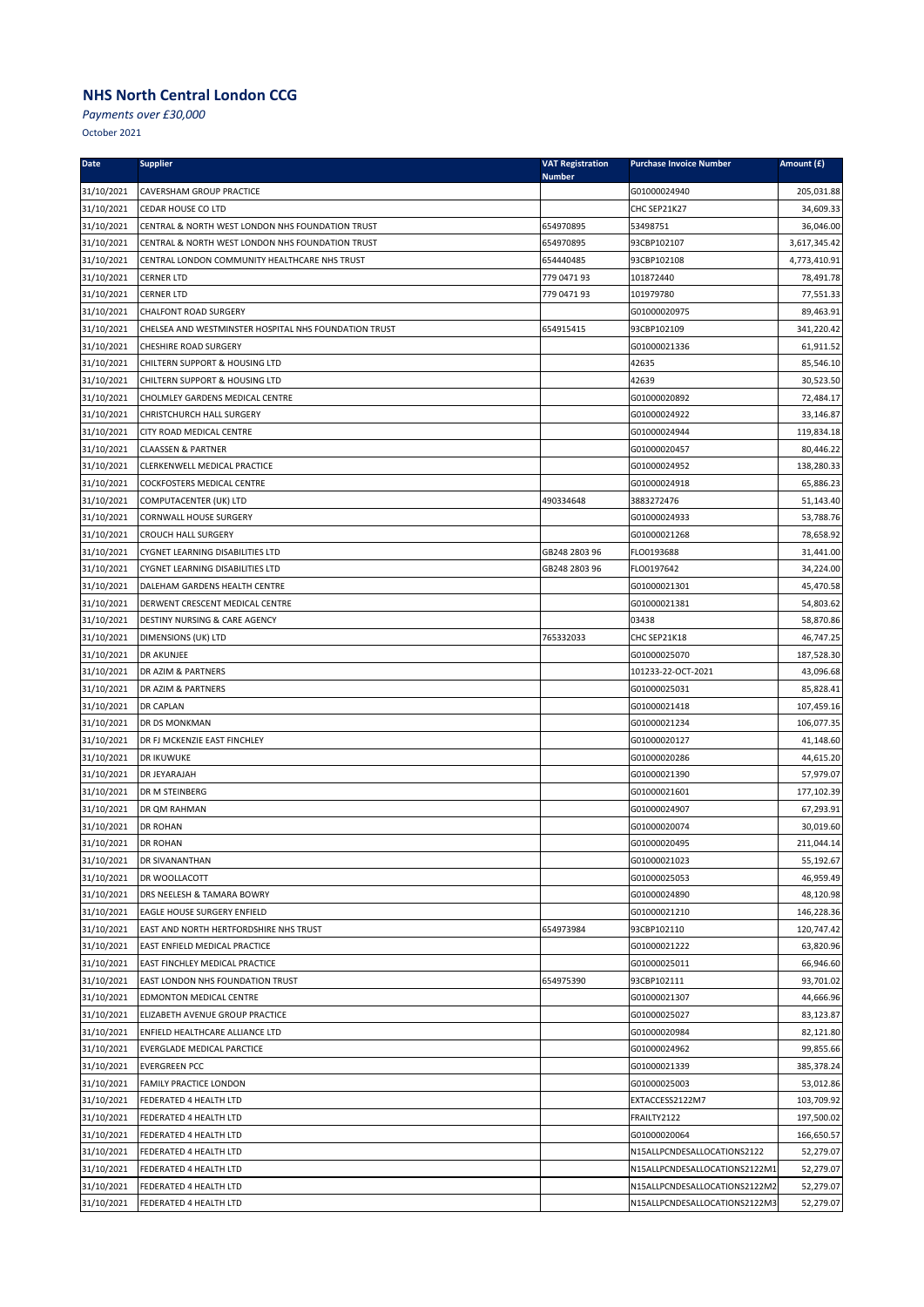*Payments over £30,000*

| Date       | <b>Supplier</b>                                                | <b>VAT Registration</b><br><b>Number</b> | <b>Purchase Invoice Number</b> | Amount (£)   |
|------------|----------------------------------------------------------------|------------------------------------------|--------------------------------|--------------|
| 31/10/2021 | <b>FOREST GROUP PRACTICE</b>                                   |                                          | G01000020098                   | 1,140,955.17 |
| 31/10/2021 | <b>FORTUNE GREEN PRACTICE</b>                                  |                                          | G01000024743                   | 32,317.45    |
| 31/10/2021 | FOUR SEASONS HEALTH CARE LTD                                   | 927365991                                | FNC SEP 21 H                   | 49,151.20    |
| 31/10/2021 | <b>GANESH &amp; PARTNER</b>                                    |                                          | G01000020703                   | 55,354.76    |
| 31/10/2021 | <b>GILLAN HOUSE SURGERY</b>                                    |                                          | G01000024750                   | 104,257.44   |
| 31/10/2021 | <b>GOODINGE GROUP PRACTICE</b>                                 |                                          | G01000024981                   | 128,363.79   |
| 31/10/2021 | <b>GOWER STREET PRACTICE</b>                                   |                                          | G01000024761                   | 79,745.62    |
| 31/10/2021 | <b>GRAYS INN MEDICAL PRACTICE</b>                              |                                          | G01000020193                   | 87,119.69    |
| 31/10/2021 | GREAT ORMOND STREET HOSPITAL FOR CHILDREN NHS FOUNDATION TRUST | 654922910                                | 93CBP102112                    | 4,574,101.39 |
| 31/10/2021 | <b>GREEN CEDARS GP SURGERY</b>                                 |                                          | G01000024777                   | 51,947.07    |
| 31/10/2021 | <b>GREEN LANES SURGERY</b>                                     |                                          | G01000020101                   | 289,439.69   |
| 31/10/2021 | GREENBROOK HEALTHCARE (HOUNSLOW) LTD                           |                                          | NPH202104142                   | 35,285.33    |
| 31/10/2021 | <b>GREENFIELD MEDICAL CENTRE</b>                               |                                          | G01000020228                   | 64,420.53    |
| 31/10/2021 | <b>GRIMBLE &amp; PARTNERS</b>                                  |                                          | G01000020584                   | 76,441.68    |
| 31/10/2021 | <b>GROUP PRACTICE AT RIVER PLACE</b>                           |                                          | G01000024887                   | 108,678.14   |
| 31/10/2021 | GROVELANDS ROAD MEDICAL CENTRE                                 |                                          | G01000020303                   | 106,872.69   |
| 31/10/2021 | GUYS & ST THOMAS HOSPITAL NHS FOUNDATION TRUST                 | 654923417                                | 93CBP102113                    | 1,481,142.74 |
| 31/10/2021 | GYNAECOLOGY PARTNERSHIP LTD                                    |                                          | 118                            | 79,998.60    |
| 31/10/2021 | HAMPSTEAD GROUP PRACTICE                                       |                                          | G01000020166                   | 265,508.32   |
| 31/10/2021 | <b>HARTWIG CARE LTD</b>                                        |                                          | 12513                          | 42,386.36    |
| 31/10/2021 | <b>HARTWIG CARE LTD</b>                                        |                                          | 12514                          | 54,002.28    |
| 31/10/2021 | <b>HARTWIG CARE LTD</b>                                        |                                          | 12838                          | 137,339.23   |
| 31/10/2021 | HAVERGAL VILLAS                                                |                                          | G01000020257                   | 55,013.10    |
| 31/10/2021 | <b>HEATHFIELDS</b>                                             |                                          | G01000020318                   | 74,628.35    |
| 31/10/2021 | <b>HENDON WAY SURGERY</b>                                      |                                          | G01000024796                   | 70,517.23    |
| 31/10/2021 | HIGHBURY GRANGE MEDICAL PRACTICE                               |                                          | G01000025000                   | 82,844.43    |
| 31/10/2021 | HIGHGATE GROUP PRACTICE                                        |                                          | G01000020196                   | 152,221.84   |
| 31/10/2021 | <b>HIGHLANDS PRACTICE</b>                                      | 773865873                                | G01000024770                   | 109,653.52   |
| 31/10/2021 | HMRC                                                           | 654457614                                | 475PS004403182206              | 1,044,241.46 |
| 31/10/2021 | HODFORD ROAD SURGERY                                           |                                          | G01000021156                   | 35,802.87    |
| 31/10/2021 | HOLBORN MEDICAL CENTRE                                         |                                          | G01000020234                   | 178,655.33   |
| 31/10/2021 | HOMEDOTCARE LTD                                                |                                          | HDCCCG0821                     | 58,179.08    |
| 31/10/2021 | HOMERTON UNIVERSITY HOSPITAL NHS FOUNDATION TRUST              | 654965884                                | 93CBP102114                    | 1,554,975.56 |
| 31/10/2021 | HORNSEY WOOD GREEN GP                                          |                                          | G01000024787                   | 61,065.95    |
| 31/10/2021 | HURLEY CLINIC                                                  |                                          | G01000020796                   | 84,909.74    |
| 31/10/2021 | IMPERIAL COLLEGE HEALTHCARE NHS TRUST                          | 654945990                                | 93CBP102115                    | 1,863,765.94 |
| 31/10/2021 | <b>INHEALTH LTD</b>                                            | 787424685                                | IHLIN0033295                   | 677,585.90   |
| 31/10/2021 | <b>ISAACSON &amp; PARTNERS</b>                                 |                                          | G01000024826                   | 46,628.06    |
| 31/10/2021 | <b>ISLINGTON AGE CONCERN</b>                                   |                                          | 0021397                        | 93,091.58    |
| 31/10/2021 | ISLINGTON CENTRAL MEDICAL CENTRE                               |                                          | G01000024767                   | 243,700.37   |
| 31/10/2021 | <b>ISLINGTON COUNCIL</b>                                       | 232 7514 79                              | FA05446                        | 58,377.99    |
| 31/10/2021 | <b>ISLINGTON COUNCIL</b>                                       | 232 7514 79                              | FA05659                        | 72,784.00    |
| 31/10/2021 | ISLINGTON GP GROUP LTD (THE)                                   |                                          | 101227-30-SEP-2021             | 139,993.00   |
| 31/10/2021 | ISLINGTON GP GROUP LTD (THE)                                   |                                          | 101234-22-OCT-2021             | 52,428.32    |
| 31/10/2021 | ISLINGTON GP GROUP LTD (THE)                                   |                                          | ARRSINV0921                    | 159,007.99   |
| 31/10/2021 | ISLINGTON GP GROUP LTD (THE)                                   |                                          | ARRSINV1021                    | 163,968.84   |
| 31/10/2021 | ISLINGTON GP GROUP LTD (THE)                                   |                                          | ENTINV0921                     | 46,309.35    |
| 31/10/2021 | ISLINGTON GP GROUP LTD (THE)                                   |                                          | GYNAEINV0421                   | 42,361.39    |
| 31/10/2021 | ISLINGTON GP GROUP LTD (THE)                                   |                                          | GYNAEINV0521                   | 48,762.24    |
| 31/10/2021 | ISLINGTON GP GROUP LTD (THE)                                   |                                          | GYNAEINV0621                   | 53,888.62    |
| 31/10/2021 | ISLINGTON GP GROUP LTD (THE)                                   |                                          | GYNAEINV0721                   | 52,988.49    |
| 31/10/2021 | ISLINGTON GP GROUP LTD (THE)                                   |                                          | GYNAEINV0821                   | 44,307.44    |
| 31/10/2021 | ISLINGTON GP GROUP LTD (THE)                                   |                                          | PCNINV1021                     | 68,603.36    |
| 31/10/2021 | JAI MEDICAL CENTRE                                             |                                          | G01000024773                   | 81,403.50    |
| 31/10/2021 | JAMES WIGG PRACTICE                                            |                                          | G01000020210                   | 388,971.02   |
| 31/10/2021 | JEWISH CARE                                                    | 587033133                                | BARNETCCG72089255A             | 36,871.44    |
| 31/10/2021 | <b>JEWISH CARE</b>                                             | 587033133                                | <b>CHC SEP21 10</b>            | 40,131.44    |
| 31/10/2021 | JEWISH CARE                                                    | 587033133                                | FNCAUG2108                     | 50,652.00    |
| 31/10/2021 | JS MEDICAL PRACTICE                                            |                                          | G01000020251                   | 127,221.22   |
| 31/10/2021 | <b>KEANE &amp; PARTNER</b>                                     |                                          | G01000021556                   | 45,873.67    |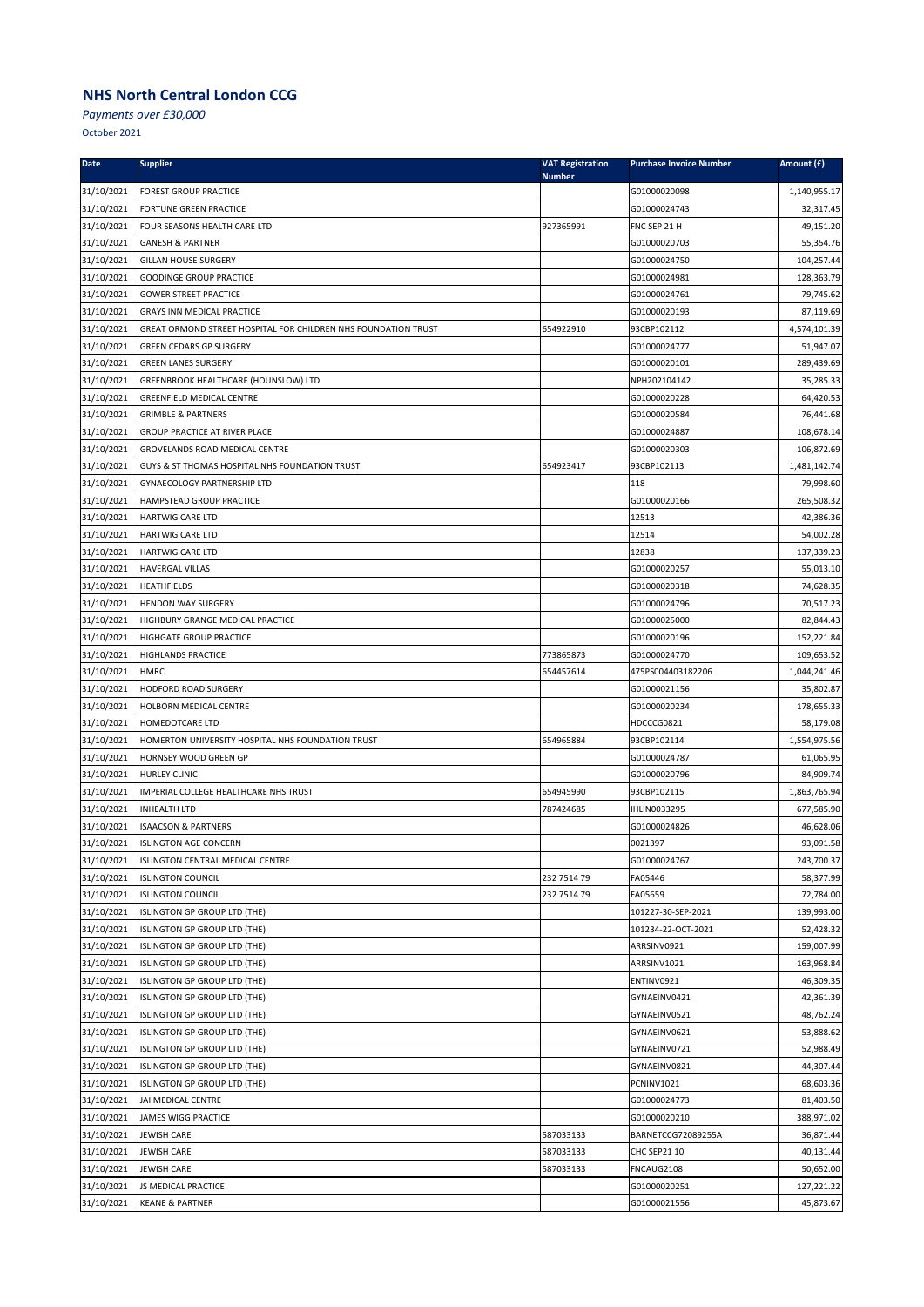*Payments over £30,000*

| Date                     | <b>Supplier</b>                                      | <b>VAT Registration</b> | <b>Purchase Invoice Number</b> | Amount (£)              |
|--------------------------|------------------------------------------------------|-------------------------|--------------------------------|-------------------------|
| 31/10/2021               | <b>KEATS GROUP PRACTICE</b>                          | <b>Number</b>           | G01000020260                   | 147,345.97              |
| 31/10/2021               | <b>KEATS SURGERY</b>                                 |                         | G01000024783                   | 48,563.49               |
| 31/10/2021               | KILLICK STREET HEALTH CENTRE                         |                         | G01000024791                   | 160,743.22              |
| 31/10/2021               | KING'S COLLEGE HOSPITAL NHS FOUNDATION TRUST         | 654926800               | 93CBP102116                    | 247,519.40              |
| 31/10/2021               | <b>KISIMUL GROUP LTD</b>                             |                         | <b>CHC SEP21 22</b>            | 55,983.39               |
| 31/10/2021               | LANCAM CARE SERVICES LTD                             |                         | CCGAPRAUG21                    | 53,237.09               |
| 31/10/2021               | LANE END MEDICAL GROUP                               |                         | G01000024807                   | 117,518.96              |
| 31/10/2021               | LATYMER ROAD SURGERY                                 |                         | G01000024818                   | 47,124.52               |
| 31/10/2021               | LEWISHAM & GREENWICH NHS TRUST                       | 654928206               | 93CBP102117                    | 64,219.17               |
| 31/10/2021               | LICHFIELD GROVE SURGERY                              |                         | G01000020378                   | 49,455.73               |
| 31/10/2021               | LONDON AMBULANCE SERVICE NHS TRUST                   | 654967192               | 93CBP102118                    | 6,010,709.25            |
| 31/10/2021               | LONDON BOROUGH OF ENFIELD                            | 220670890               | 84178770                       | 45,479.66               |
| 31/10/2021               | LONDON CENTRAL & WEST UNSCHEDULED CARE COLLABORATIVE | 193468765               | 4514                           | 367,912.55              |
| 31/10/2021               | LONDON CENTRAL & WEST UNSCHEDULED CARE COLLABORATIVE | 193468765               | 4515                           | 236,515.19              |
| 31/10/2021               | LONDON CENTRAL & WEST UNSCHEDULED CARE COLLABORATIVE | 193468765               | 4516                           | 262,794.65              |
| 31/10/2021               | LONDON CENTRAL & WEST UNSCHEDULED CARE COLLABORATIVE | 193468765               | 4517                           | 223,375.53              |
| 31/10/2021               | LONDON CENTRAL & WEST UNSCHEDULED CARE COLLABORATIVE | 193468765               | 4518                           | 223,375.53              |
| 31/10/2021               | LONDON NORTH WEST HEALTHCARE NHS TRUST               | 654463720               | 93CBP102119                    | 1,521,904.61            |
| 31/10/2021               | LONDONWIDE LMCS                                      |                         | 2851                           | 69,373.00               |
| 31/10/2021               | LONDONWIDE LMCS                                      |                         | 2852                           | 48,574.75               |
| 31/10/2021               | LONDONWIDE LMCS                                      |                         | 2853                           | 55,990.75               |
| 31/10/2021               | LONDONWIDE LMCS                                      |                         | 2854                           | 52,309.25               |
| 31/10/2021               | LONDONWIDE LMCS                                      |                         | 2855                           | 43,373.00               |
| 31/10/2021               | <b>LONGROVE SURGERY</b>                              |                         | G01000020468                   | 175,838.36              |
| 31/10/2021               | LUKKA CARE HOMES                                     |                         | FNC SEP21K4                    | 48,240.00               |
| 31/10/2021               | <b>MARCUS &amp; MARCUS LTD</b>                       |                         | CHC SEPT 21C                   | 40,645.29               |
| 31/10/2021               | MCCOLLUM & PARTNERS                                  |                         | G01000024893                   | 71,960.91               |
| 31/10/2021               | <b>MCELLIGOT</b>                                     |                         | G01000021237                   | 49,317.03               |
| 31/10/2021               | MEDICAL CENTRE DRS SHARMA & TALPAHEWA                |                         | G01000025035                   | 32,204.86               |
| 31/10/2021               | MEDICAL CENTRE HOLLOWAY ROAD                         |                         | G01000021354                   | 57,290.12               |
| 31/10/2021               | MID AND SOUTH ESSEX FOUNDATION TRUST                 | GB 654942902            | 93CBP102104                    | 50,565.06               |
| 31/10/2021               | MILDMAY MEDICAL PRACTICE                             |                         | G01000024798                   | 69,907.39               |
| 31/10/2021               | MILLER PRACTICE                                      |                         | G01000025065                   | 98,030.72               |
| 31/10/2021               | MILLWAY MEDICAL PRACTICE                             |                         | G01000020401                   | 199,157.93              |
| 31/10/2021               | MIND IN ENFIELD AND BARNET                           |                         | MIE0199                        | 101,376.00              |
| 31/10/2021               | MK LAMBA                                             |                         | G01000020832                   | 85,049.23               |
| 31/10/2021               | MOORFIELDS EYE HOSPITAL NHS FOUNDATION TRUST         | 654930716               | 93CBP102120                    | 3,460,987.59            |
| 31/10/2021<br>31/10/2021 | MORECAMBE SURGERY<br>MORRIS HOUSE GROUP PRACTICE     |                         | G01000024812                   | 50,214.19<br>151,125.94 |
|                          |                                                      |                         | G01000024816                   |                         |
| 31/10/2021<br>31/10/2021 | MULBERRY MEDICAL PRACTICE                            |                         | G01000024822                   | 92,945.64               |
| 31/10/2021               | <b>MUSEUM PRACTICE</b><br>MUSWELL HILL PRACTICE      |                         | G01000020506                   | 57,161.73               |
| 31/10/2021               | MY MHEALTH LTD                                       | 136094712               | G01000021202<br>0002           | 129,352.48              |
| 31/10/2021               | <b>MY SUPPORT MONEY</b>                              |                         | OCT21HCCG                      | 36,666.67<br>49,628.68  |
| 31/10/2021               | <b>MY SUPPORT MONEY</b>                              |                         | OCTA21HCCG                     | 49,828.57               |
| 31/10/2021               | <b>MY SUPPORT MONEY</b>                              |                         | OCTB21HCCG                     | 44,838.33               |
| 31/10/2021               | <b>MY SUPPORT MONEY</b>                              |                         | PHB NOV 21C                    | 30,015.64               |
| 31/10/2021               | <b>MY SUPPORT MONEY</b>                              |                         | PHB NOV 21H                    | 133,704.39              |
| 31/10/2021               | <b>MY SUPPORT MONEY</b>                              |                         | PHB NOV 21I                    | 157,601.23              |
| 31/10/2021               | <b>MY SUPPORT MONEY</b>                              |                         | PHB NOV 21K                    | 41,711.96               |
| 31/10/2021               | <b>MY SUPPORT MONEY</b>                              |                         | PHB NOV 21L                    | 39,995.78               |
| 31/10/2021               | <b>MY SUPPORT MONEY</b>                              |                         | PHB NOV 21M                    | 42,224.95               |
| 31/10/2021               | <b>MY SUPPORT MONEY</b>                              |                         | PHB NOV 210                    | 39,417.81               |
| 31/10/2021               | NATGAB SERVICES LTD                                  |                         | NATGABJULY2021                 | 141,875.34              |
| 31/10/2021               | NATGAB SERVICES LTD                                  |                         | NATGABSEPT2021                 | 122,889.02              |
| 31/10/2021               | <b>NHS ENGLAND</b>                                   | 654 442 045             | 101142-17-SEP-2021             | 46,321.87               |
| 31/10/2021               | <b>NHS ENGLAND</b>                                   | 654 442 045             | 101230-14-OCT-2021             | 49,066.50               |
| 31/10/2021               | <b>NHS ENGLAND</b>                                   | 654 442 045             | 7000040287                     | 264,917.27              |
| 31/10/2021               | NHS NEL CSU                                          | GB654442045             | 7312816242                     | 3,922,039.93            |
| 31/10/2021               | NIGHTINGALE HOUSE SURGERY                            |                         | G01000020436                   | 72,750.39               |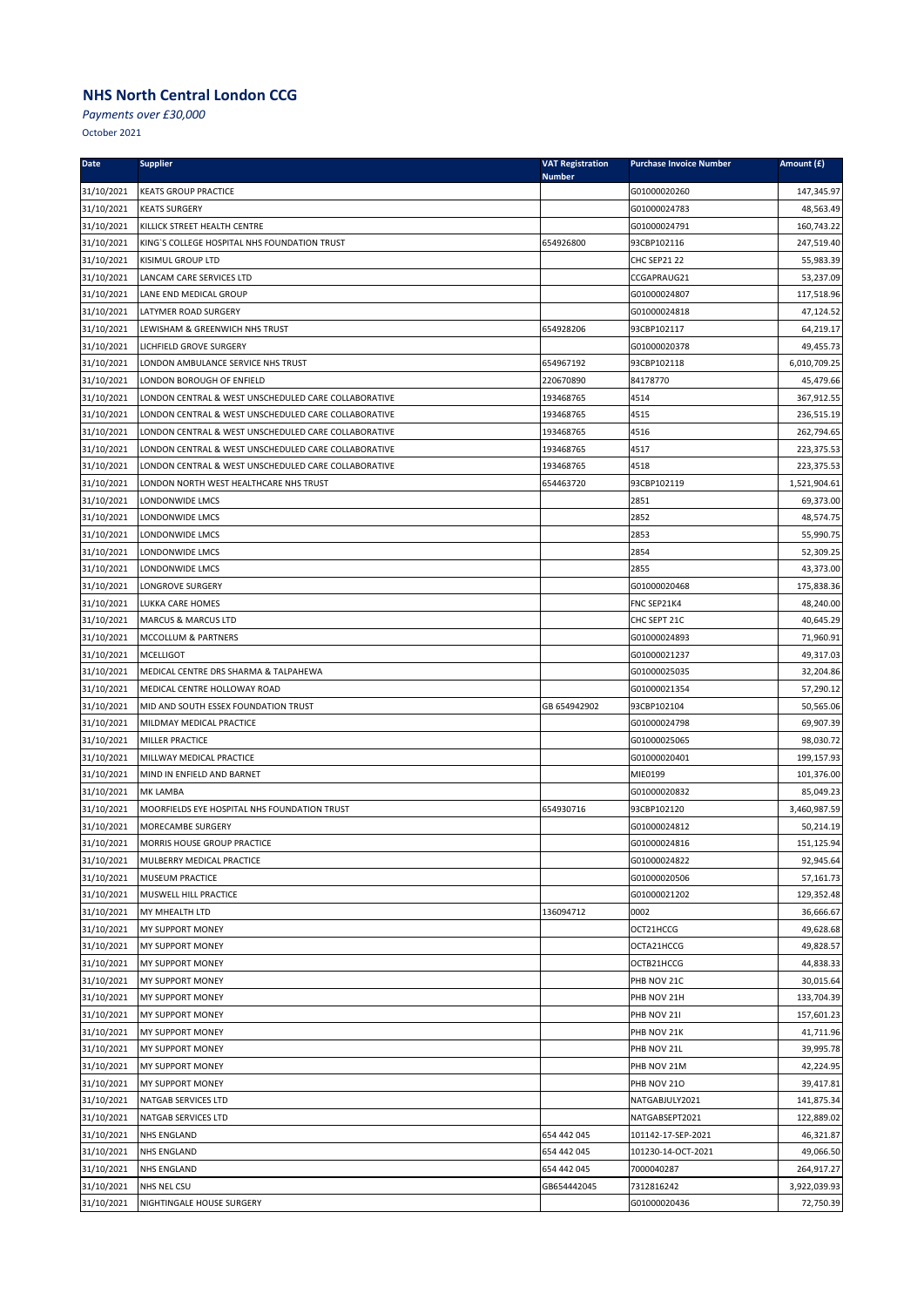*Payments over £30,000*

| <b>Date</b> | <b>Supplier</b>                                      | <b>VAT Registration</b><br><b>Number</b> | <b>Purchase Invoice Number</b> | Amount (£)    |
|-------------|------------------------------------------------------|------------------------------------------|--------------------------------|---------------|
| 31/10/2021  | NORTH EAST LONDON NHS FOUNDATION TRUST               | 654404447                                | 93CBP102121                    | 334,939.50    |
| 31/10/2021  | NORTH LONDON HEALTH CENTRE                           |                                          | G01000025075                   | 86,661.60     |
| 31/10/2021  | NORTH MIDDLESEX UNIVERSITY HOSPITAL NHS TRUST        | 654946204                                | 064160                         | 34,965.56     |
| 31/10/2021  | NORTH MIDDLESEX UNIVERSITY HOSPITAL NHS TRUST        | 654946204                                | 93CBP102122                    | 26,465,619.43 |
| 31/10/2021  | NORTHERN MEDICAL CENTRE                              |                                          | G01000025078                   | 94,186.04     |
| 31/10/2021  | NUTRIX PERSONNEL LTD                                 |                                          | NN001                          | 222,881.52    |
| 31/10/2021  | NUTRIX PERSONNEL LTD                                 |                                          | <b>NN002</b>                   | 185,734.60    |
| 31/10/2021  | OAK LODGE MEDICAL CENTRE                             |                                          | G01000024872                   | 170,468.28    |
| 31/10/2021  | OAKLEIGH ROAD HEALTH CENTRE                          |                                          | G01000024877                   | 74,254.42     |
| 31/10/2021  | OAKWOOD MEDICAL CENTRE LONDON                        |                                          | G01000020681                   | 95,359.29     |
| 31/10/2021  | OLD COURTHOUSE SURGERY                               |                                          | G01000025082                   | 90,464.74     |
| 31/10/2021  | OPTEGRA UK LTD                                       | GB938297867                              | 1060003740                     | 61,170.81     |
| 31/10/2021  | OPTEGRA UK LTD                                       | GB938297867                              | 1060003851                     | 136,900.93    |
| 31/10/2021  | OPTEGRA UK LTD                                       | GB938297867                              | 1060003866                     | 153,109.97    |
| 31/10/2021  | OPTEGRA UK LTD                                       | GB938297867                              | 1060003878                     | 148,626.38    |
| 31/10/2021  | OPTEGRA UK LTD                                       | GB938297867                              | 1060003890                     | 118,856.71    |
| 31/10/2021  | OPTEGRA UK LTD                                       | GB938297867                              | 1060003914                     | 104,490.92    |
| 31/10/2021  | OPTEGRA UK LTD                                       | GB938297867                              | 1060003921                     | 135,512.00    |
| 31/10/2021  | OPTEGRA UK LTD                                       | GB938297867                              | 1060003922                     | 135,512.00    |
| 31/10/2021  | OPTEGRA UK LTD                                       | GB938297867                              | 1060003923                     | 135,512.00    |
| 31/10/2021  | OPTEGRA UK LTD                                       | GB938297867                              | 1060003928                     | 94,859.00     |
| 31/10/2021  | OPTUM HEALTH SOLUTIONS (UK) LTD                      | GB108297604                              | 0001226420                     | 105,873.46    |
| 31/10/2021  | ORDANCE UNITY CENTRE FOR HEALTH                      |                                          | G01000021610                   | 200,963.43    |
| 31/10/2021  | <b>OURRIS PROPERTIES LTD</b>                         |                                          | FNC SEP 21 A                   | 31,999.20     |
| 31/10/2021  | PAINTER & PARTNERS                                   |                                          | G01000024860                   | 86,345.84     |
| 31/10/2021  | PARK END SURGERY                                     |                                          | G01000020764                   | 86,949.68     |
| 31/10/2021  | PARLIAMENT HILL SURGERY                              |                                          | G01000020712                   | 99,515.19     |
| 31/10/2021  | PARTNERS (THE) T/A 157 PRACTICE                      |                                          | G01000021011                   | 59,237.25     |
| 31/10/2021  | PCTI SOLUTIONS LTD                                   | GB 927547983                             | ARCMIN00001178                 | 45,600.00     |
| 31/10/2021  | PHOENIX PRACTICE LONDON                              |                                          | G01000025049                   | 207,247.50    |
| 31/10/2021  | PINTO & PARTNERS                                     |                                          | G01000024829                   | 71,489.67     |
| 31/10/2021  | PRACTICE SERVICES LTD (THE)                          |                                          | 0000006324B                    | 30,744.45     |
| 31/10/2021  | PRIMROSE HILL SURGERY                                |                                          | G01000024832                   | 120,140.57    |
| 31/10/2021  | PRINCE OF WALES ROAD                                 |                                          | G01000020561                   | 159,732.64    |
| 31/10/2021  | PRINCESS ALEXANDRA HOSPITAL NHS TRUST (THE)          | 654941317                                | 93CBP102129                    | 123,823.79    |
| 31/10/2021  | QUEENS CRESCENT PRACTICE                             |                                          | G01000024852                   | 107,562.41    |
| 31/10/2021  | QUEENSWOOD MEDICAL PRACTICE                          |                                          | G01000024857                   | 225,212.46    |
| 31/10/2021  | RAINBOW PRACTICE                                     |                                          | G01000020655                   | 61,296.84     |
| 31/10/2021  | RAMSAY NEUROLOGICAL SERVICES                         |                                          | CHCSEP 21L38                   | 40,608.86     |
| 31/10/2021  | RAVENSCROFT MEDICAL CENTRE                           |                                          | G01000020670                   | 63,869.98     |
| 31/10/2021  | REGENTS PARK PRACTICE (THE)                          |                                          | G01000021497                   | 100,988.91    |
| 31/10/2021  | RICHMOND FELLOWSHIP                                  | 100210314                                | CUSTINV00142919                | 106,646.83    |
| 31/10/2021  | RIDGMOUNT PRACTICE                                   |                                          | G01000024758                   | 173,588.18    |
| 31/10/2021  | RISE GROUP PRACTICE                                  |                                          | G01000025061                   | 50,105.95     |
| 31/10/2021  | RITCHIE STREET GROUP PRACTICE                        |                                          | G01000024883                   | 177,139.85    |
| 31/10/2021  | ROMAN WAY MEDICAL CENTRE                             |                                          | G01000024898                   | 35,880.60     |
| 31/10/2021  | ROYAL FREE LONDON NHS FOUNDATION TRUST               | 654946987                                | 10196928                       | 40,000.00     |
| 31/10/2021  | ROYAL FREE LONDON NHS FOUNDATION TRUST               | 654946987                                | 93CBP102124                    | 51,493,556.63 |
| 31/10/2021  | ROYAL MARSDEN NHS FOUNDATION TRUST (THE)             | 65 49 47396                              | 93CBP102130                    | 87,420.11     |
| 31/10/2021  | ROYAL NATIONAL ORTHOPAEDIC HOSPITAL NHS TRUST        | 654947494                                | 93CBP102125                    | 4,865,742.22  |
| 31/10/2021  | RUTLAND HOUSE                                        |                                          | G01000020673                   | 94,478.25     |
| 31/10/2021  | <b>S PRASAD</b>                                      |                                          | G01000024901                   | 46,964.09     |
| 31/10/2021  | SOBELL MEDICAL CENTRE                                |                                          | G01000025040                   | 42,266.07     |
| 31/10/2021  | SOMERSET GARDENS HEALTH CENTRE                       |                                          | G01000021089                   | 164,263.58    |
| 31/10/2021  | SOUTH LONDON AND MAUDSLEY NHS FOUNDATION TRUST       | 654971403                                | 93CBP102126                    | 151,254.73    |
| 31/10/2021  | SOUTHGATE SURGERY                                    |                                          | G01000021131                   | 96,582.37     |
| 31/10/2021  | SQUIRES LANE PRACTICE                                |                                          | G01000024997                   | 62,467.06     |
| 31/10/2021  | ST ANDREWS MEDICAL PRACTICE                          |                                          | G01000020995                   | 117,355.74    |
| 31/10/2021  | ST GEORGES MEDICAL CENTRE                            |                                          | G01000021121                   | 102,884.15    |
| 31/10/2021  | ST GEORGES UNIVERSITY HOSPITALS NHS FOUNDATION TRUST | GB654461922                              | 93CBP102127                    | 136,001.08    |